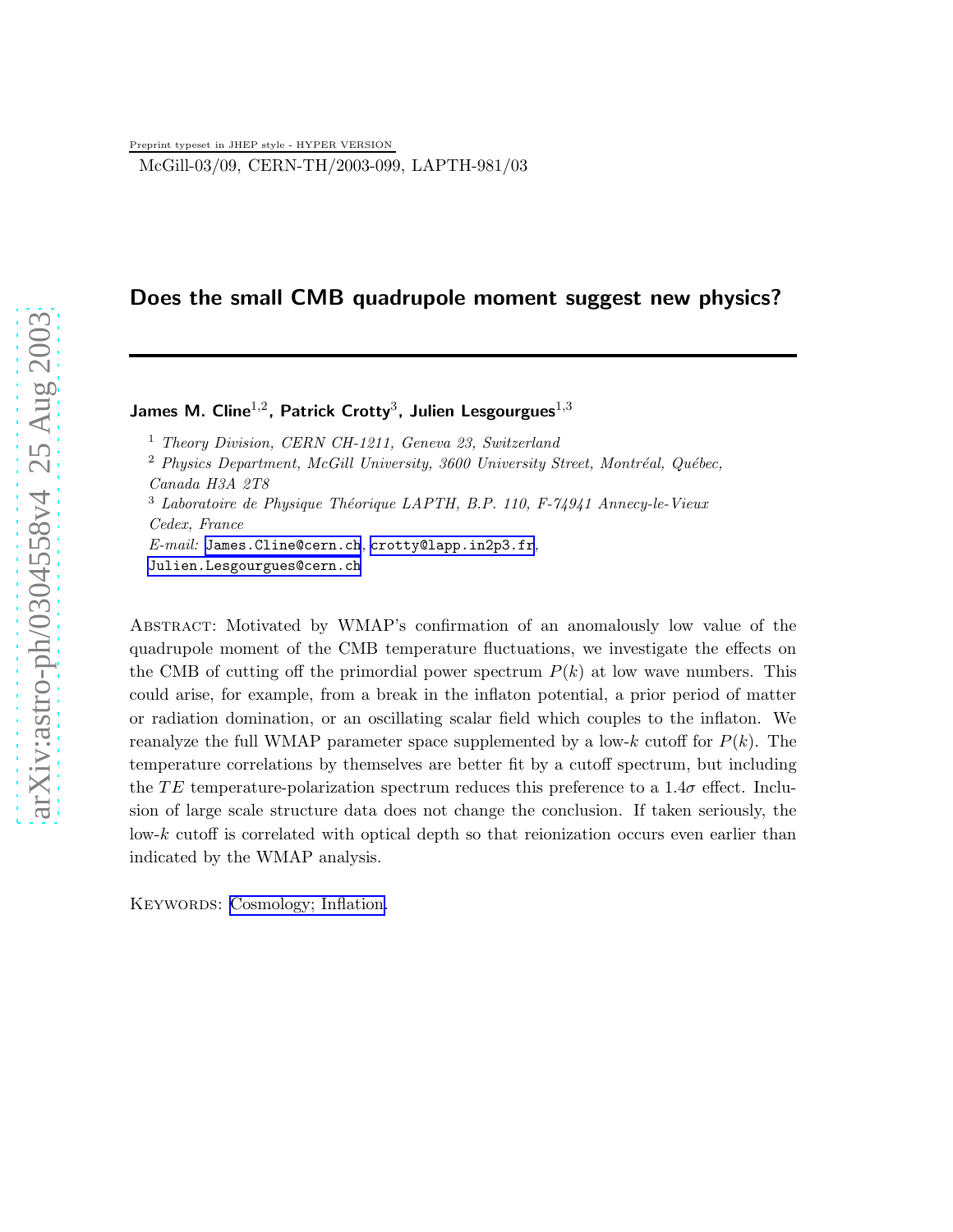### Contents

| 1. Introduction                           |                        |
|-------------------------------------------|------------------------|
| 2. Theoretical Models                     | $\mathbf 2$            |
| 3. Effect on CMB temperature fluctuations | $\boldsymbol{\Lambda}$ |
| 4. Summary and conclusions                | 9                      |

## 1. Introduction

One of the intriguing results of the Wilkinson Microwave Anisotropy Probe (WMAP) is a smaller than expected correlation of temperature fluctuations on large angular scales, corresponding to a low value for the quadrupole moment. Figure 1 shows the WMAP resultsfor  $C(\theta)$  and the low-multipole  $C_l$ 's. Their "Basic results" paper [[1](#page-11-0)] states that the "probability of so little  $C(\theta > 60^{\circ})$  anisotropy power is  $\sim 2 \times 10^{-3}$ , given the best-fit [running spectral index] ΛCDM model." (See also refs.[[2, 3](#page-11-0)] for related discussions.) Given the large uncertainties in this region due to cosmic variance, one might never know whether this constitutes a truly significant deviation from standard cosmological expectations. However it has recently been suggested that measuring polarization from galaxy clusters may in the next decade give a complementary determination of the quadrupole moment [\[4](#page-11-0)] and its evolution with redshift.

Loss of power at large angles could be explained by lowering the primordial power spectrum of inflaton fluctuations  $(P(k))$  at small wave numbers. Prior to the WMAP observation, there have been several suggestions for generating such an effect. Sharp features in the inflaton potential  $[5]$ - $[7]$  can suppress power at low k. Recently  $[8]$  studied two other possibilities: an oscillating scalar field  $\chi$  coupling to the inflaton can temporariliy suppress inflaton fluctuations, leading to a cutoff at low  $k$ ; a prior period of matter or radiation domination before the beginning of inflation has a similar effect[[9](#page-11-0)]. Spatial compactness [\[10](#page-11-0)] or curvature[[11](#page-12-0)] can also lead to a smaller CMB quadrupole moment. These scenarios require that the total amount of inflation is close to the minimum amount required to solve the horizon and flatness problems, or alternatively that the break in the inflaton potential is reached just when the relevant scales are crossing the horizon.

Recent papers [\[12](#page-12-0), [13\]](#page-12-0) considered how cutting off  $P(k)$  at low k can improve the fit to the data. Ref. [\[13](#page-12-0)] found that the data favor having such a modified primordial spectrum at the $2\sigma$  level, whereas [\[12](#page-12-0)] obtain weaker evidence for a cutoff. The conclusion of ref. [[13\]](#page-12-0) was based upon using only the temperature anisotropy data, and ignoring polarization. The TE cross power spectrum represents one third of the total data set, and has an important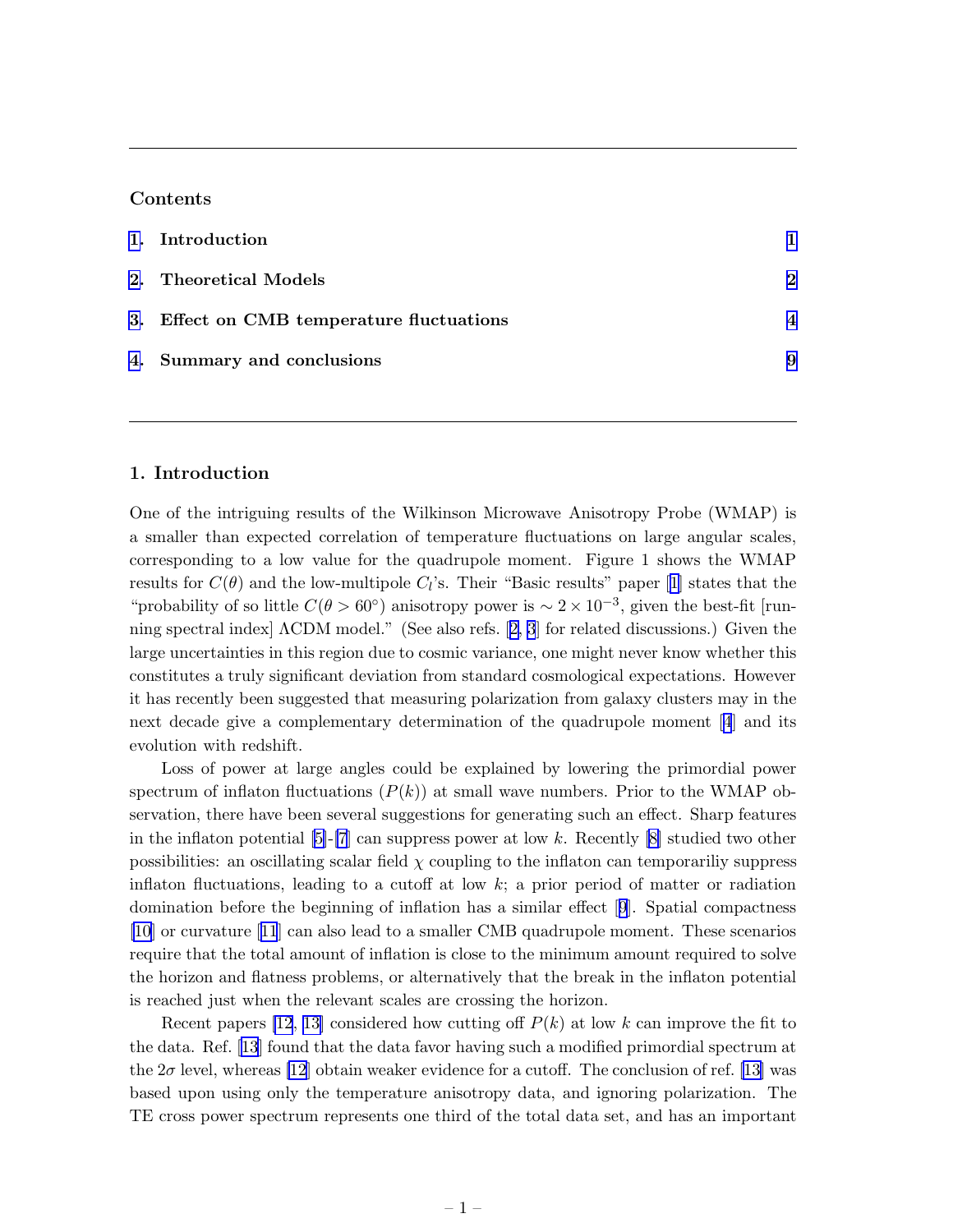<span id="page-2-0"></span>

**Figure 1:** Left: Angular correlation function  $C(\theta)$  for CMB temperature anisotropy, from fig. 13 of [\[1](#page-11-0)]. Our plot of WMAP TT multipole data (from http://lambda.gsfc.nasa.gov/product/map/ map tt powspec.cfm) with the best fit  $\Lambda$ CDM model (with constant scalar index  $n_s$ ) from table 7 of [\[15\]](#page-12-0). Cosmic variance is a factor of  $1 \pm 1/\sqrt{l+1/2}$ .

effect on the determination of parameters that would lower the TT quadrupole moment. If one simply cuts off  $P(k)$  at low k while keeping all other cosmological parameters fixed, the improvement of the fit to the TT spectrum is accompanied by a deterioration in the fit to the TE spectrum, such that the overall improvement of the fit is nil. To counteract this, one needs to allow other parameters like the optical depth  $\tau$  and the fraction of dark energy  $\Omega_{\Lambda}$  to vary. In the present study, we do a complete likelihood analysis in which all the relevant cosmological parameters are varied in order to find those values which have the real maximum likelihood. We corroborate and extend the results of[[12](#page-12-0)], who used a similar approach.

In the second section we describe the theoretical models which can lead to a suppression of low- $k$  power in the primordial fluctuations. Section three presents our likelihood analysis, in which we find that the preference for a cutoff in  $P(k)$  is of marginal statistical significance. Our findings and conclusions are summarized in the final section.

### 2. Theoretical Models

There are many ways to alter the spectrum of inflaton fluctuations relative to the flat Harrison-Zeldovich form. Here we will concentrate only on those that produce a sharp reduction in large wavelength power, needed to suppress the low multipoles of the CMB. One way is to engineer the inflaton potential  $V(\phi)$ , which in principle can yield any desired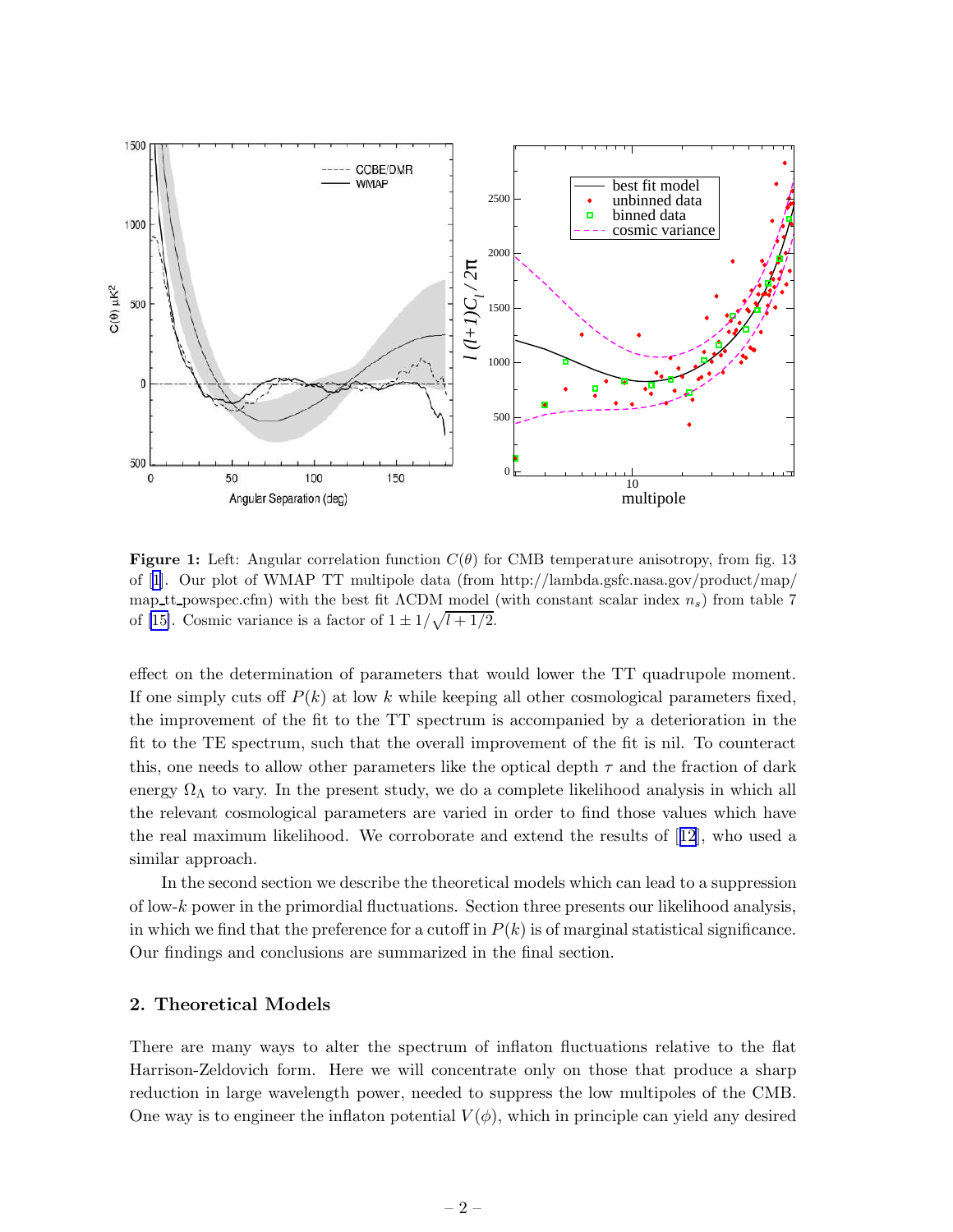formfor  $P(k)$  [[5](#page-11-0), [14\]](#page-12-0). A model which predicts a step-like feature in  $P(k)$  was proposed by Starobinsky [\[6](#page-11-0)], which assumes that there is a sudden change in the slope of  $V(\phi)$ . If by chance the scales presently corresponding to large-angle CMB anisotropies exit the Hubble radius at the moment when  $\phi$  crosses the kink in  $V(\phi)$ , then the power of smaller k fluctuations which subsequently cross the horizon can be suppressed. The resulting power spectrum (shown in [\[7](#page-11-0)]) looks similar to the one we shall discuss below in fig. 2b.

More recently (but before WMAP's data release) ref.[[8](#page-11-0)] investigated possible effects of a limited duration of inflation on the power spectrum of the inflaton fluctuations. Two of these predicted that  $P(k)$  should be strongly suppressed at low wave numbers. The first was in the context of the hybrid inflation model, with Lagrangian

$$
-\mathcal{L} = \sqrt{-g} \Big[ \frac{1}{2} \partial_{\mu} \phi \, \partial^{\mu} \phi + \frac{1}{2} \partial_{\mu} \chi \, \partial^{\mu} \chi + V(\phi, \chi) \Big],\tag{2.1}
$$
  
with 
$$
V(\phi, \chi) = \frac{1}{2} m^2 \, \phi^2 + \frac{1}{4} \, \lambda (\chi^2 - v^2)^2 + \frac{1}{2} \, g \, \chi^2 \phi^2 + \frac{1}{12} \, \tilde{\lambda} \, \phi^4.
$$

It was noticed that if the field  $\chi$ , which is responsible for triggering the end of inflation, is oscillating prior to horizon crossing of the relevant inflaton fluctuations, these oscillations can strongly affect  $P(k)$  for k values which are below some characteristic scale  $k_{\text{max}}$ , defined by

$$
k_{\text{max}} = Me^{-Ht_0} \tag{2.2}
$$

Here M is the  $\chi$  field mass, and  $t_0$  is the amount of time prior to horizon crossing of the mode k during which  $\chi$  was oscillating. In fact there are two important scales, this one, which comes about because the  $\chi$  oscillations cause production of inflaton fluctuations, and a lower one, below which the fluctuations are suppressed. The suppression occurs because the average value of  $g\chi^2$  contributes to the squared mass of the inflaton,  $\delta m_\phi^2 = \langle g\chi^2 \rangle =$ 1  $\frac{1}{2}g\chi_0^2e^{-3Ht}$ . When  $\delta m_\phi^2 \gtrsim H^2$ , the inflaton rolls quickly, which suppresses fluctuations on scales k which have not yet crossed the horizon. However, the amplitude of  $\chi$  redshifts exponentially, and at a certain time  $\delta m_{\phi}^2$  will fall below  $H^2$ . Fluctuations which have not yet frozen out by this time will have a chance to grow toward their normal amplitude,  $\delta\phi(k) = H/2\pi$ ; thus larger wave numbers will be unchanged by this effect. The fractional amount by which  $P(k)$  is reduced at low k is  $g\chi_0^2/H^2$  for small values of this parameter, where  $\chi_0$  is the initial amplitude of the  $\chi$  oscillations, and H is the Hubble parameter during inflation. For large values of  $g\chi_0^2/H^2$ , the suppression is essentially complete,  $P(k) \cong 0$ . This is illustrated for some typical parameter values in figure 2a.

The second situation studied in[[8](#page-11-0)] is that in which the inflaton fluctuations with wave number  $k$  cross the horizon shortly after the beginning of inflation, where the inflationary epoch is preceded by matter or radiation domination [\[9\]](#page-11-0). In this case, power is suppressed on scales below  $k \sim H$ , the only relevant scale in the problem. (This refers to the value of k at the time when inflation starts. The physical wave number gets reduced by the subsequent inflation.) The deformation of the power spectrum has a unique form, which is shown in figure 2b for the case of prior matter domination. The suppression of  $P(k)$  in this case is a factor of 0.063.

Both of the above effects rely upon having a limited period of inflation: inflation must not have started much earlier than the time when the large-angle CMB fluctuations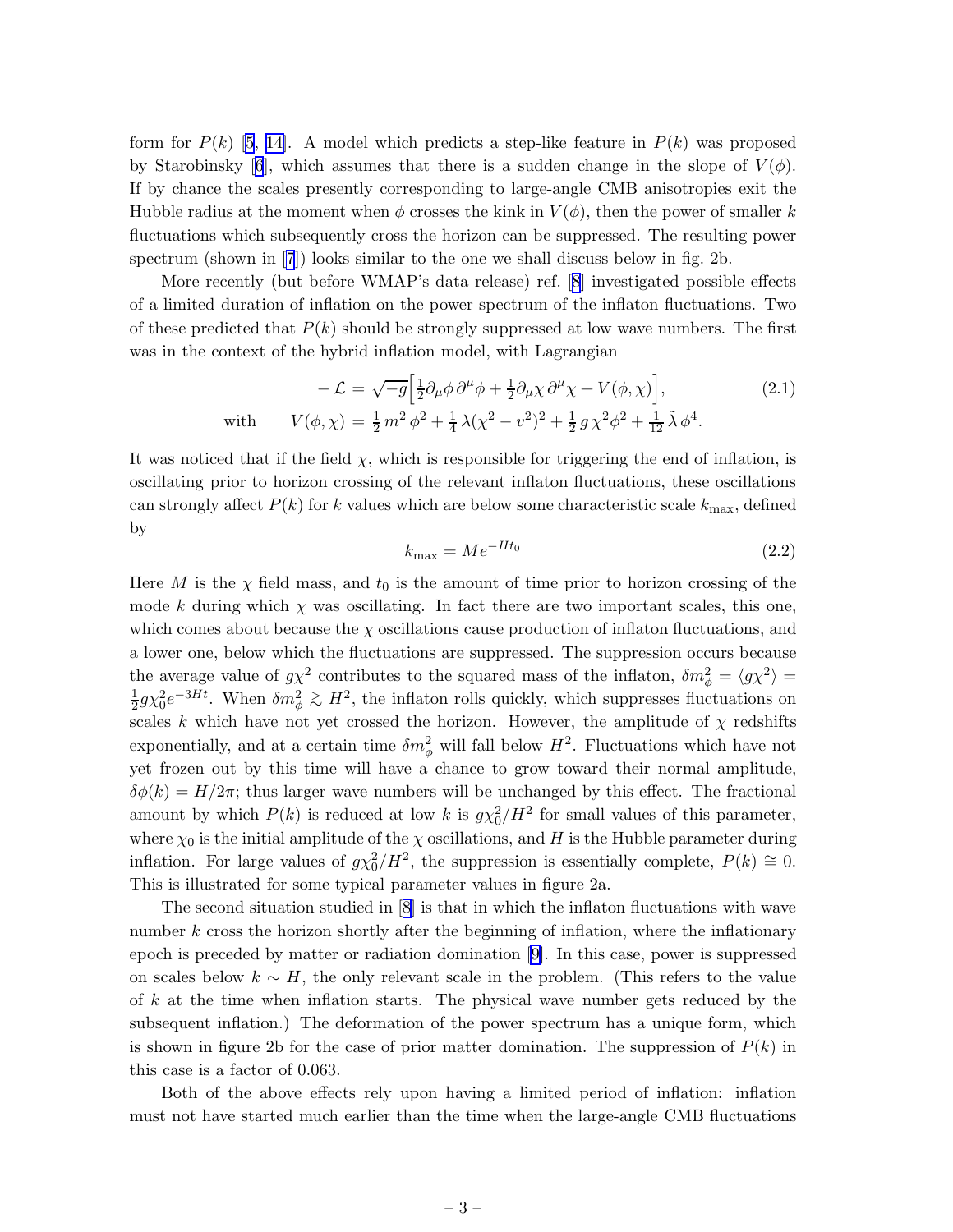<span id="page-4-0"></span>

**Figure 2:** (a) Effect of  $\chi$  oscillations on  $P(k)$  for  $M = 50H$ ,  $g\chi_0^2/e^{3Ht_0} = 0.003H^2$ ,  $t_0 = 4/H$ .  $P(k)$  is normalized such that  $P(k) = 1$  for a flat Harrison-Zeldovich spectrum. (b) Effect of prior period of matter domination on  $P(k)$ . The normalization of k is in fact arbitrary—see discussion at beginning of section 3.

first crossed the inflationary horizon. For the oscillating scalar scenario, this is because its oscillations are quickly Hubble damped. After at most 30 e-foldings of inflation, the amplitude of  $\chi$  will be too small to have any further effect on the CMB. In the second scenario, there must be a coincidence of scales such that the large angle fluctuations cross the horizon just at the beginning of inflation; in this case inflation can last no longer than the minimum duration needed for solving the horizon and flatness problems.

#### 3. Effect on CMB temperature fluctuations

Let us consider the effect of the spectrum shown in fig. 2b on the CMB temperature anisotropy. The physical scale of wave numbers at which  $P(k)$  changes is determined by the total amount of inflation following the horizon crossing of the corresponding mode, denoted by  $k = H$  in fig. 2b. A longer period of inflation stretches the wavelength of this mode to larger physical values. We refer to this model-dependent cutoff scale as  $k_{*}$ . Figure 3 shows the effect of varying  $k_*$  in a modified version of the CMBFAST code [\[16](#page-12-0)] which incorporates the distorted spectrum. There it is seen that the relevant scales for suppressing the lowest multipoles are on the order of  $k_* \sim a$  few  $\times 10^{-4}$  Mpc<sup>-1</sup>. As noted in [\[12](#page-12-0), [13\]](#page-12-0), even a sharp cutoff in  $P(k)$  does not generate a sharp rise in the temperature multipoles since the latter are a convolution of the former of the form  $C_l \sim \int dk k^{-1} j_l^2(k[\eta_0 - \eta_{\text{dec}}]) P(k)$ .

If we ignore the TE polarization data, it is possible to obtain a better fit to the measured WMAP anisotropy in the manner shown in fig. 3. However, if one changes  $P(k)$ like this without altering any other parameters, it exacerbates the fit to the TE spectrum. Figure 4a shows the experimental data at low  $l$  [[17\]](#page-12-0); fig. 4b shows that larger values of the cutoff wave number  $k_*$  suppress the low TE multipoles in conflict with experimental observation of stronger power at low  $l$ . The strong TE signal at low  $l$  is the basis for WMAP's inference of a large optical depth  $\tau$  and early reionization, which shows that  $\tau$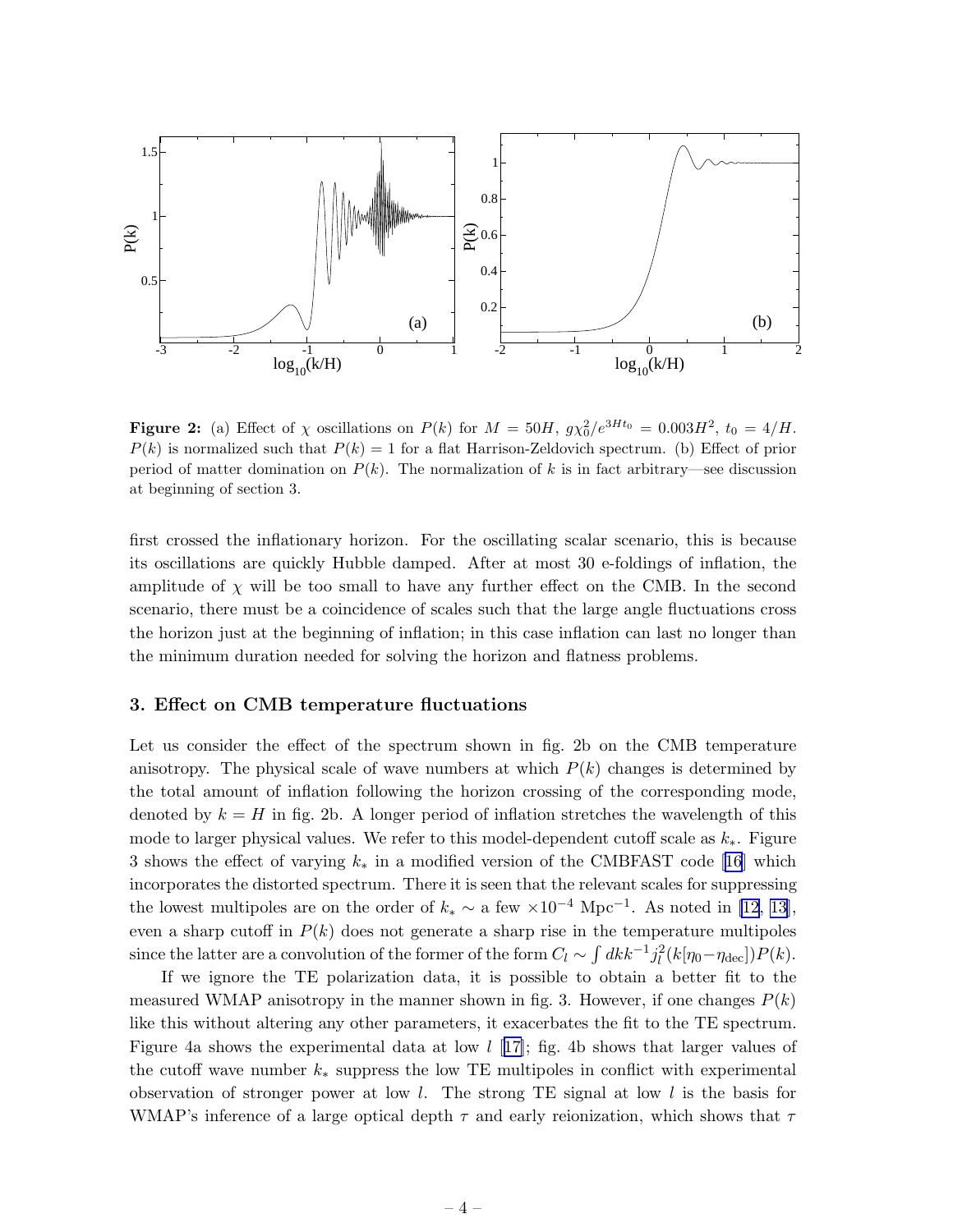

Figure 3: Effect of prior period of matter domination on temperature anisotropy. The cutoff wave number  $k_*$  is in units of Mpc<sup>-1</sup>.

is an important parameter to vary in order to try to repair the damage to the fit to TE done by modifying  $P(k)$ . However changing  $\tau$  can also hurt the agreement between data and theory for the higher multipoles unless the scalar spectral index  $n<sub>s</sub>$  is also adjusted to compensate the change in  $\tau$ .



Figure 4: (a) WMAP TE cross polarization spectrum (fig. 8 of[[17\]](#page-12-0)). (b) Suppression of TE spectrum by  $P(k)$  with low-k cutoff  $k_*$ .

This kind of reasoning suggests that no safe conclusions can be drawn without doing a complete analysis in which at least a minimal set of cosmological parameters (like the six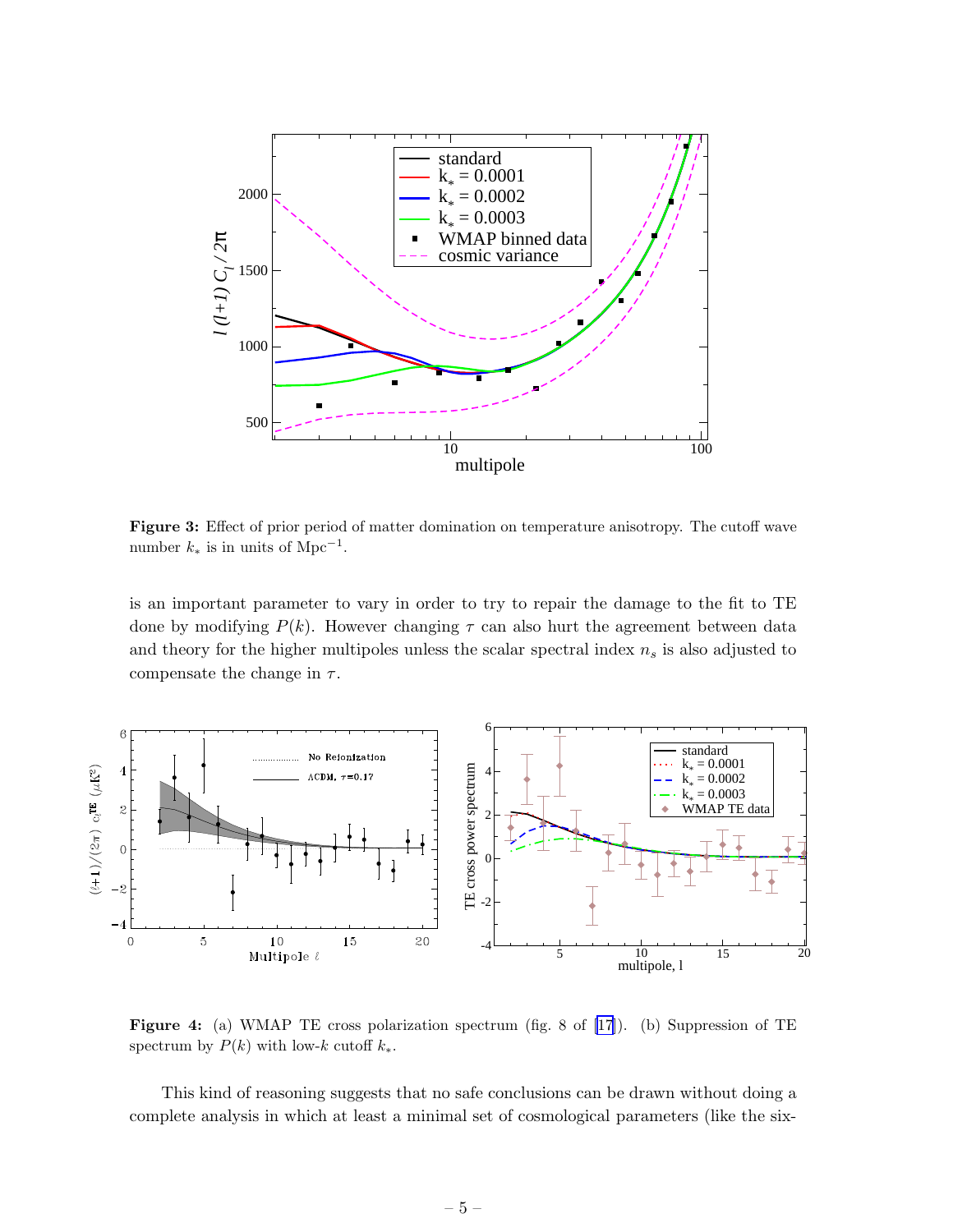<span id="page-6-0"></span>dimensional parameter space considered in[[1](#page-11-0), [15\]](#page-12-0)) are allowed to vary. We have therefore generated grids<sup>1</sup> of theoretical power spectra with varying values for  $\omega_b \equiv \Omega_b h^2$ ,  $\omega_m \equiv$  $\Omega_m h^2$ , h,  $\tau$ ,  $A_s$ ,  $n_s$  and for the cutoff scale  $k_*$ , using several forms for the cutoff spectrum  $P(k)$ . We fixed to zero some parameters which are not strictly necessary for fitting the WMAP data, like the spatial curvature or the amount of primordial gravitational waves. In the following, the minimum  $\chi^2$  values have been found using a Powell minimization algorithm. For models which do not match one of the grid points, our code first computes the power spectra  $C_l^{TT}$ ,  $C_l^{TE}$ ,  $P(k)$  by cubic interpolation between the grid's neighboring points, and then calculates the corresponding  $\chi^2$  value. We checked that for our grid spacing, the interpolation is always accurate to one per cent. To be sure that we understand the results of ref. [\[13](#page-12-0)], we started with their ansatz

$$
P(k) = A_s (1 - e^{-(k/k_*)^{\alpha}}) k^{n_s - 1}
$$
\n(3.1)

where  $\alpha = 3.35$  is chosen to match the shape at low k of a model similar to that shown in fig. 2b (they considered a period of prior kination rather than matter domination). We performed comparisons with three different data sets: WMAP TT power spectrum alone, WMAP TT and TE combined spectra, and WMAP TT+TE supplemented by large scale structure data from the 2 degree field (2dF) galaxy redshift survey [\[18](#page-12-0)]. For WMAP, we computed the likelihood of a given model using the software provided by the collaboration and described in [\[19](#page-12-0)]. For the 2dF power spectrum, we used the window functions and correlation matrix available at http://msowww.anu.edu.au/2dFGRS/.

First, we verify that there is some preference for a nonvanishing cutoff in  $k$  space when only the temperature data is included. Figure 5 shows the likelihood (normalized to 1 at the best fit value) for  $k_{*}$ , having marginalized over the other parameters. The model without a cutoff is excluded only at the 90% confidence level  $(\Delta \chi^2 \simeq 2.6)$ , which is not very significant. We note that artificially changing the first three theoretical multipoles, so as to exactly match the first three data points, improves  $\chi^2$  by 7.0, corresponding to a Bayesian confidence level of more than 99%. Had we been able to achieve such a large  $\Delta \chi^2$ , we would have been more convinced that there is some evidence for a cutoff power spectrum in the temperature data.

Weobtain a smaller preferred value of  $k_* \cong 0.0003 \text{ Mpc}^{-1}$  than did ref. [[13](#page-12-0)], who found  $k_* \approx 0.0005 \text{ Mpc}^{-1}$ . We have verified explicitly that this discrepancy is due to their having done the analysis on a smaller grid, in a restricted subspace of the parameters, which does not include the true minimum  $\chi^2$ . Ref. [\[13](#page-12-0)] only explored the space of the parameters which have a direct effect on the low–multipole temperature spectrum,<sup>2</sup> namely the primordial parameters  $A_s$ ,  $n_s$ ,  $k_*$  and the cosmological constant  $\Omega_{\Lambda}$  (which can be re-expressed in our basis as  $\Omega_{\Lambda} = 1 - \omega_m / h^2$ ). Other parameters were kept fixed at  $\omega_m = 0.135$ ,  $\omega_b = 0.022$ ,

<sup>&</sup>lt;sup>1</sup>Our grids contain the points  $\omega_b \in \{0.019, 0.022, 0.025, 0.028\}, \ \omega_{cdm} \in \{0.08, 0.10, 0.12, 0.15, 0.18\},\$  $h \in \{0.5, 0.6, 0.7, 0.8, 0.9\}, \tau \in \{0.0, 0.1, 0.2, 0.3, 0.4\}, n_s \in \{0.80, 0.86, 0.92, 0.98, 1.04, 1.10, 1.16, 1.22,$ 1.28} and for the cut-off scale  $k_* \in \{0, 10^{-3}, 2 \times 10^{-3}, ..., 10 \times 10^{-3}\}\$ 

<sup>&</sup>lt;sup>2</sup>The parameters  $\Omega_{\Lambda}$  and  $n_s$  affect both small and large multipoles. So, for consistency, the temperature power spectrum should be fitted with no restriction on  $\tau$ ,  $\omega_m$  and  $\omega_b$ , in order to have any possibility of compensating for the effects of  $(\Omega_{\Lambda}, n_s)$  at large l.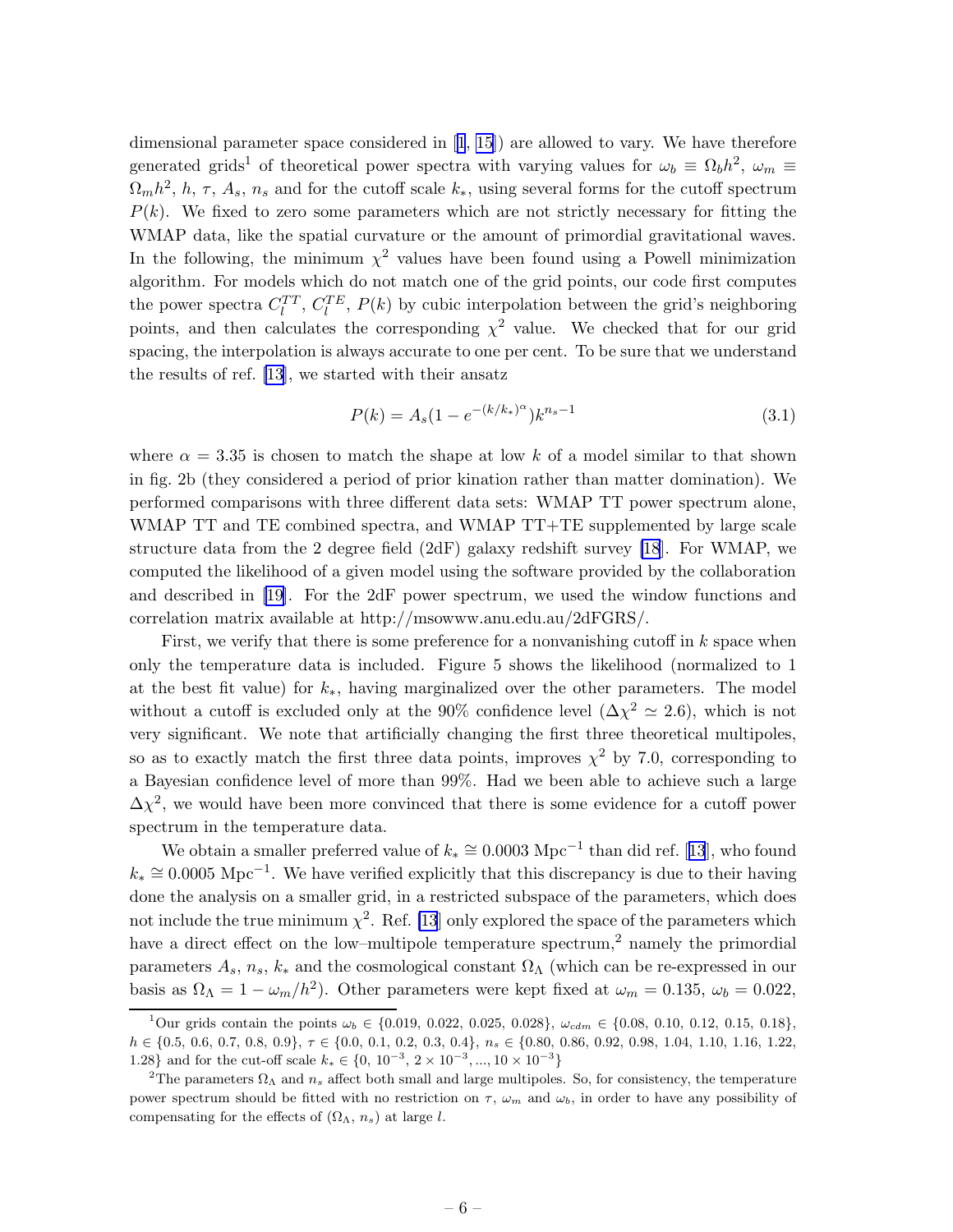$\tau = 0.17$ . These constraints correspond to the best-fit values (with a running  $n_s$ ) for the "WMAPext+2dFGRS" data set which includes data from other CMB experiments and large scale structure measurements. A priori, there is no justification for imposing such constraints on a smaller data set (WMAP TT alone). For instance, we find that in the absence of a cutoff  $(k_* = 0)$ , the maximum likelihood in the full six-dimensional parameter space has an effective  $\chi^2$  of 972 for 893 degrees of freedom, while imposing the previous constraints raises the best  $\chi^2$  to 979. When polarization and large scale structure data are included in the analysis, fig. 5 shows that the evidence for a cutoff spectrum gets even weaker, while values of  $k_*$  bigger than  $5 \times 10^{-4}$  Mpc<sup>-1</sup> are now excluded at  $2\sigma$ .



Figure 5: Likelihood of the wave number cutoff  $k_*$  for WMAP TT, TT+TE and TT+TE+2dF data sets. The TT curve has a slightly higher preferred  $k_*$  relative to the other two. The horizontal lines refer to the  $1\sigma$  (68 %) and  $2\sigma$  (95 %) confidence levels.

To see how parameters are correlated, in fig. 6 we also show confidence regions in the  $\tau$ - $k_*$  plane for the three different data sets, and the maximum likelihood value of each parameter for fixed values  $k_*$ . Using TT alone (fig. 6a), the preference for nonzero  $k_*$  is only slightly bigger than a  $1\sigma$  effect. When TE polarization data is included (fig. 6b), the significance is further reduced, and the anticipated need for larger optical depth values is manifested. By examining the most likely values of the other parameters as a function of  $k_*,$  fig. 6d, we see that an increase in  $k_*$  and  $\tau$  can be compensated by an increase in  $n_s$ ,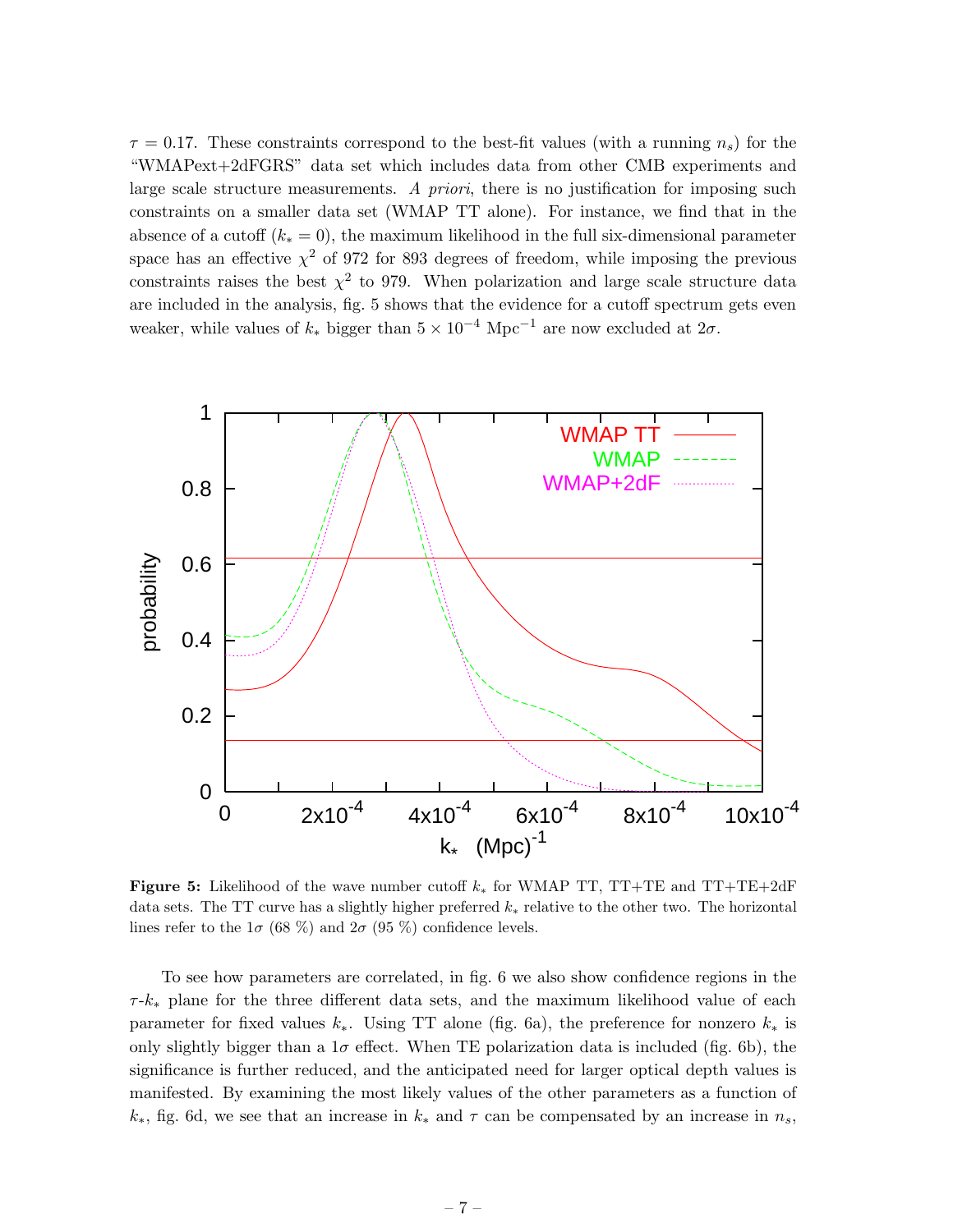h,  $\omega_b$ , and a decrease in  $\omega_{\text{cdm}}$ . Inclusion of large scale structure data (fig. 6c) breaks this degeneracy, but does not much improve the low statistical significance of the determination of  $k_{*}$ .



Figure 6: (a)-(c): 1 and 2  $\sigma$  confidence regions in the  $\tau$ - $k_*$  plane for WMAP TT, TT+TE and TT+TE+2dF data sets. (d) Most probable values of other parameters as a function of  $k_*,$  in the case of the TT+TE+2dF data sets.

To give a more precise idea of the statistical significance, we tabulate the best fit parameters and  $\chi^2$  of the fit for the three cases in Table 1. As expected, the TT data by themselves show the strongest preference for a cutoff, but the change in  $\chi^2$  is still only 2.6. When the TE data are included  $\Delta \chi^2$  falls to 1.8. With the inclusion of 2dF data,  $\Delta \chi^2 = 2.0$ . Thus the model with no cutoff is within 1.4 $\sigma$  of the minimum  $\chi^2$  point.

The above results were obtained using the ansatz  $(3.1)$  for  $P(k)$ . We repeated the analysis for primordial spectra of the forms shown in figs. 2a and 2b, as well as a sharp step-function cutoff. They give no better nor worse a fit relative to [\(3.1\)](#page-6-0).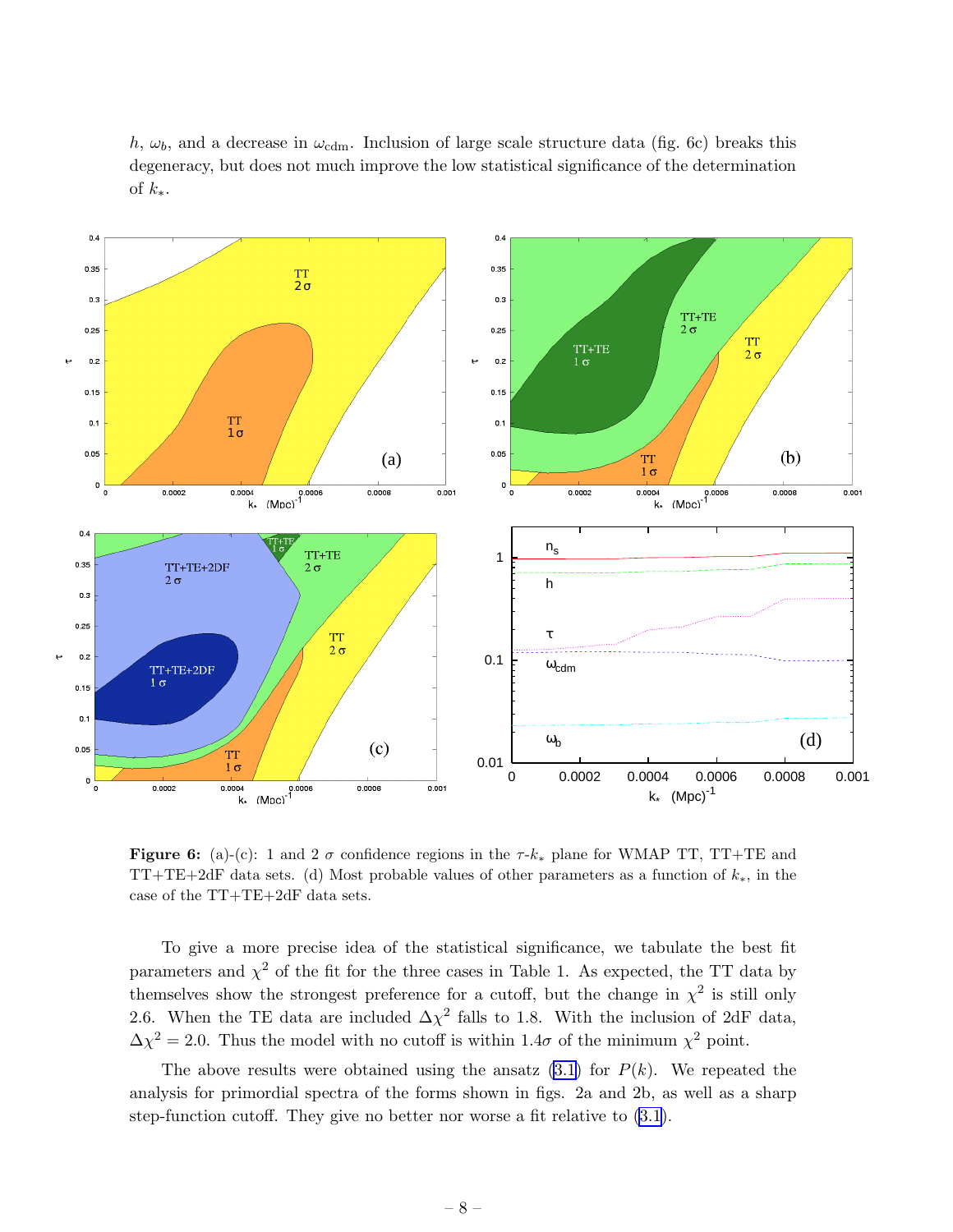<span id="page-9-0"></span>

| parameter                       | WMAP best fit       | WMAP TT   |              | $TT+TE$   |              | $TT+TE+2dF$ |              |
|---------------------------------|---------------------|-----------|--------------|-----------|--------------|-------------|--------------|
|                                 | $\Lambda$ CDM model | $k_* = 0$ | $k_* \neq 0$ | $k_* = 0$ | $k_* \neq 0$ | $k_* = 0$   | $k_* \neq 0$ |
| $k_*/10^{-4}$ Mpc <sup>-1</sup> |                     |           | 3.4          |           | 2.7          |             | 2.8          |
| $\Omega_b h^2$                  | 0.023               | 0.023     | 0.023        | 0.023     | 0.023        | 0.023       | 0.023        |
| $\Omega_m h^2$                  | 0.15                | 0.15      | 0.15         | 0.15      | 0.15         | 0.14        | 0.14         |
| $\hbar$                         | 0.68                | 0.69      | 0.69         | 0.69      | 0.70         | 0.71        | 0.71         |
| $\tau$                          | 0.11                | $\Omega$  | $\Omega$     | 0.11      | 0.12         | 0.13        | 0.14         |
| $n_{s}$                         | 0.97                | 0.95      | 0.95         | 0.97      | 0.97         | 0.97        | 0.98         |
| $\chi^2$                        | 1431                | 972.2     | 969.6        | 1431.3    | 1429.5       | 1458.7      | 1456.7       |
| d.o.f.                          | 1342                | 893       | 892          | 1342      | 1341         | 1374        | 1373         |

Table 1: Maximum likelihood parameters for the three different data sets, with and without cutoff  $k_{\ast}$ . WMAP best fit is from table 1 of [\[15](#page-12-0)].

#### 4. Summary and conclusions

We have investigated whether the anomalously small power of large-angle CMB temperature anisotropies is indicative of new physics that could suppress the primoridal power spectrum of inflaton fluctuations at low wave number by introducing a cutoff  $k_*$ . We analyzed the complete WMAP data set including polarization, with and without the addition of the 2dF galaxy power spectrum data. Allowing for a variation of the six standard cosmological parameters characterizing a spatially flat universe, we find a marginal preference fora nonvanishing cutoff scale of  $k_* = (2.7 \pm 1) \times 10^{-4}$  Mpc<sup>-1</sup>, in agreement with ref. [[12\]](#page-12-0). Like them we find that the likelihood is nongaussian for low  $k$  (fig. 5) so that  $k_*$  is bounded to be above zero at a confidence level of only  $59 - 64\%$  (depending upon whether 2dF datais included). By contrast, ref. [[13](#page-12-0)] finds  $k_* > 0$  at the 87 – 93 % c.l. Moreover their most likely value of  $k_*$  is larger than ours,  $(4.9 \pm 1) \times 10^{-4}$  Mpc<sup>-1</sup>. We have explained the reasons for the differences between these results and our own.

Thus we conclude that at present the motivation from the low quadrupole and octopole moments for a power spectrum with an infrared cut-off is quite weak. Nevertheless we have pointed out correlations between the parameters which will be relevant for fitting the low quadrupole with such models. In particular there is a tendency for optical depth  $\tau$  to increase in order that the low-l polarization data remain consistent with the model in the presence of a low-k cutoff.

How can we reconcile the small statistical significance of the need for a cutoff with the WMAP collaboration's statement that the probability of having such low power at large angles is only  $2 \times 10^{-3}$ ? The answer lies in the highly nonGaussian nature of the likelihoodfunction for the  $C_l$ 's [[19, 20\]](#page-12-0). Expressing the temperature anisotropy as  $\delta T =$  $\sum_{lm} a_{lm} Y_{lm}(\phi, \theta)$ , the  $a_{lm}$ 's have a Gaussian distribution, but the multipole moments,  $C_l = \sum_m \langle |a_{lm}|^2 \rangle$ , have the distribution [\[21\]](#page-12-0)

$$
\frac{dP}{dC_l} \propto x^{l-1/2} e^{-(l+1/2)x}; \qquad x \equiv \frac{C_l^{\text{obs}}}{C_l^{\text{theo}}}.
$$
\n(4.1)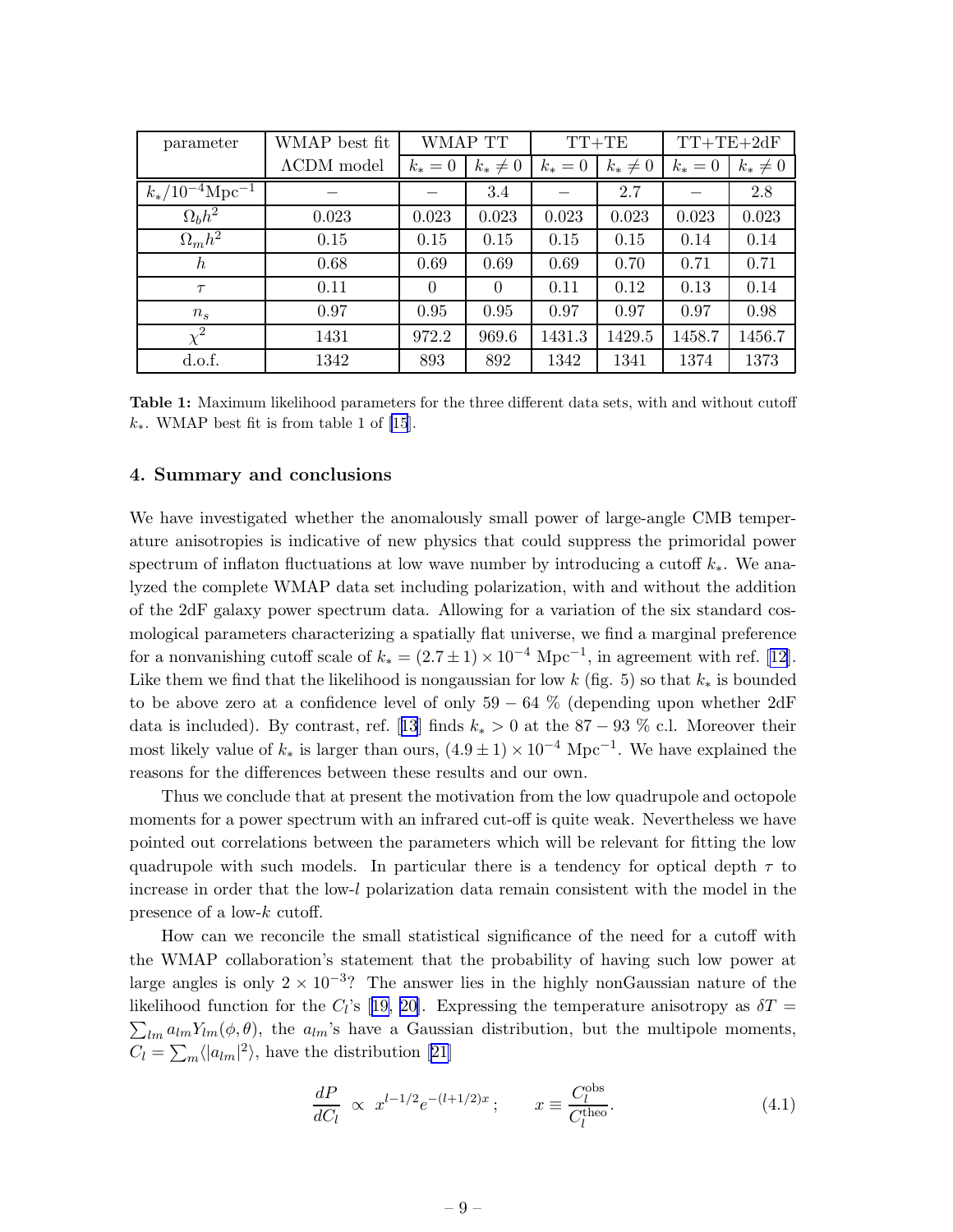For large l this can be well-approximated by a Gaussian, but for low l it is quite asymmetric about the average value  $x = 1$ . From this fact we can easily reconcile the small probability  $2 \times 10^{-3}$  with the lack of a significant improvement in the  $\chi^2$  when considering models with cutoff power spectra, as we now explain.

Let us review the method which was used to arrive at WMAP's small probability, as described in section 7 of[[15\]](#page-12-0). From a large ensemble of models in the vicinity of the maximum likelihood model, one generates simulations of the data which include the effects of cosmic variance and the sky cut which is applied to the actual WMAP observations. Among these realizations, one then counts the number whose value of the quadrupole moment  $C_2$  is less than or equal to the measured  $C_2^{\text{obs}}$ , and compares to the total number in the ensemble. If we neglect the experimental noise (which is much smaller than cosmic variance at  $l=2$ ) and the sky cut (which correlates the quadrupole with other multipoles), then for the quadrupole this amounts to computing

$$
P[C_2 < C_2^{\text{obs}}] = \frac{\int_0^{0.1} dx \frac{dP}{dC_2}}{\int_0^{\infty} dx \frac{dP}{dC_2}} \cong 0.008
$$
 (4.2)

where we used the observed value  $C_2^{\text{obs}} = 123$  and the theoretical one  $C_2^{\text{theo}} = 1200$ . Evidently inclusion of the "experimental complications" decreases this probability somewhat, but at least we can roughly understand its small order of magnitude.

Such an analysis could in principle be repeated including a cutoff power spectrum. We can roughly anticipate the results using the same approximation as in equation (4.2), but replacing the  $\Lambda$ CDM integration bound  $x_{\Lambda$ CDM = 0.1 by  $x_{k_*} \simeq 0.2$ , since the cutoff model is able to reduce the theoretical quadrupole by about a factor of 2 (further reduction comes at the expense of dragging down the higher multipoles too much). Then we would obtain  $P[C_2 < C_2^{\text{obs}}] = 0.04$ . This is a five-fold increase over the low probability in (4.2), but it is still low. Neither model satisfactorily explains the observed low quadrupole, unless large statistical fluctuations are invoked. Because of the nongaussianity of the likelihood function, only a much more radical suppression of  $C_l^{\text{theo}}$  could significantly increase this probability.

This explains why in our Bayesian analysis, we do not see a big difference between the best  $\chi^2$  value for  $k_* \neq 0$  and that for  $k_* = 0$ . In this approach, we are making a different comparision, namely:

$$
\Delta \chi^2 \sim -2 \left( \ln \frac{dP}{dC_2} (x_{\Lambda \text{CDM}}) - \ln \frac{dP}{dC_2} (x_{k_*}) \right) \approx -1.6 \tag{4.3}
$$

This crude estimate does not replace the global seven-parameter analysis that we performed, but it gives a very good approximation for the improvement in  $\chi^2$  which we find. From this argument we conclude that there is no real discrepancy between WMAP's low probability  $2 \times 10^{-3}$  and the seemingly much higher probability found by us and by [\[3,](#page-11-0) [12](#page-12-0), [13\]](#page-12-0). However we also conclude that both the standard  $\Lambda$ CDM model and the low-k cutoff models are rather poor fits to the observed quadrupole, and to do better one should find a way to more effectively suppress the theoretical value of the quadrupole moment.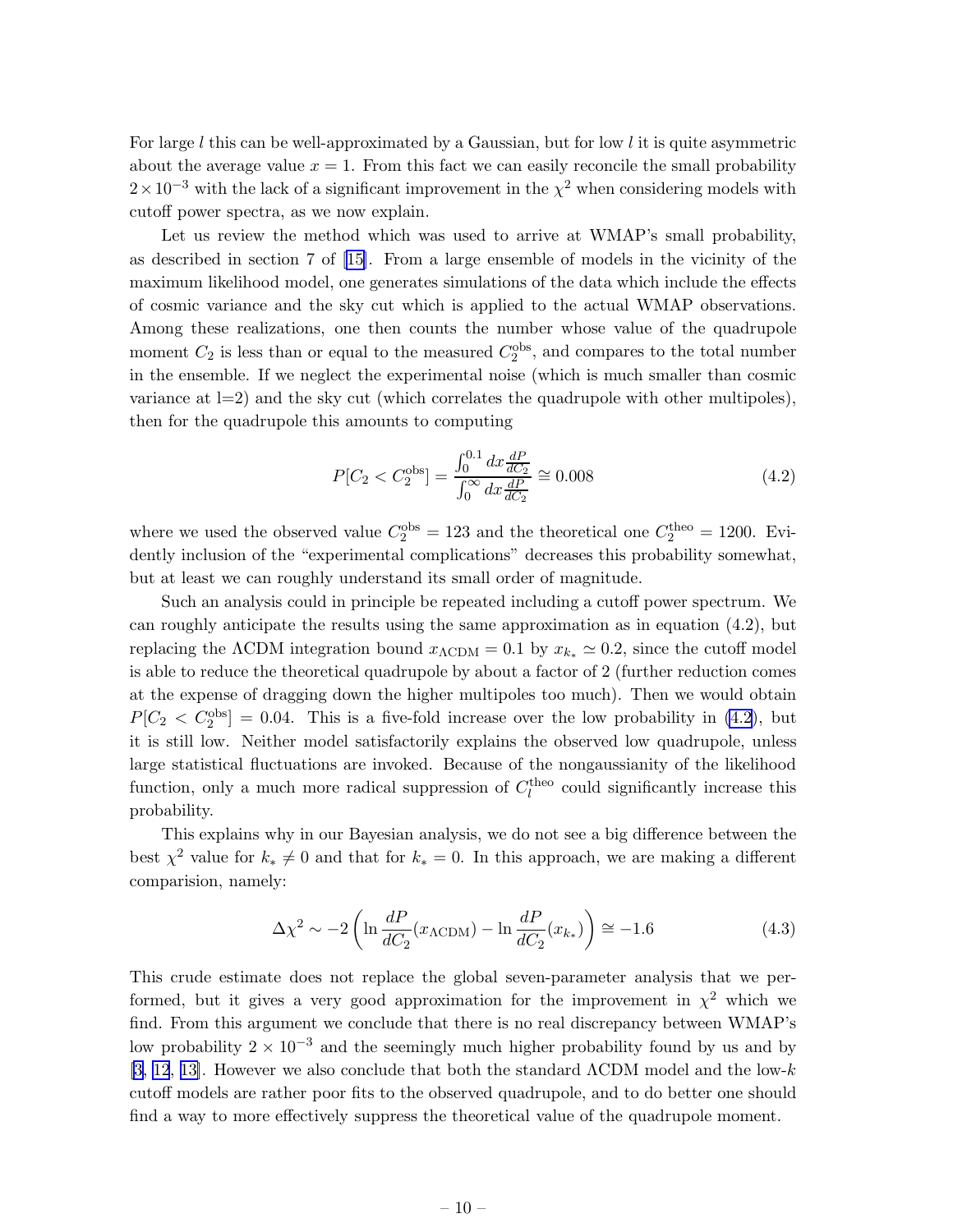<span id="page-11-0"></span>Note added: After the first version of this work appeared, ref.[[22\]](#page-12-0) proposed a realization of the kind of cutoff spectrum we have considered here. Their claim of a  $2.5\sigma$ signal (in version 1 of their paper) is subject to the same observations as we have made with regard to [\[13](#page-12-0)], since they apply exactly the same analysis. We also became aware of ref.[[23](#page-12-0), [24\]](#page-12-0), which considered theoretical implication of the low quadrupole moment when it was first measured by COBE.

### Acknowledgments

We thank L. Verde for her kind assistance with the WMAP likelihood code, and A. Lewis, D. Spergel, I. Tkachev and L. Verde, for valuable discussions concerning the last point of our conclusions. We also thank A. Cooray for interesting comments on the manuscript, and the referee for useful suggestions.

The research of JC is partially supported by grants from NSERC. (Canada) and NATEQ (Québec).

### References

- [1] C. L. Bennett et al., "First Year Wilkinson Microwave Anisotropy Probe (WMAP) Observations: Preliminary Maps and Basic Results," arXiv:astro-ph/0302207.
- [2] M. Tegmark, A. de Oliveira-Costa and A. Hamilton, "A high resolution foreground cleaned CMB map from WMAP," arXiv:astro-ph/0302496.
- [3] E. Gaztanaga, J. Wagg, T. Multamaki, A. Montana and D. H. Hughes, "2-point anisotropies in WMAP and the Cosmic Quadrupole," arXiv:astro-ph/0304178.
- [4] D. Baumann and A. Cooray, "CMB-induced Cluster Polarization as a Cosmological Probe," arXiv:astro-ph/0304416.
- [5] H. M. Hodges and G. R. Blumenthal, "Arbitrariness Of Inflationary Fluctuation Spectra," Phys. Rev. D 42, 3329 (1990).
- [6] A. A. Starobinsky, "Spectrum Of Adiabatic Perturbations In The Universe When There Are Singularities In The Inflation Potential," JETP Lett. 55, 489 (1992) [Pisma Zh. Eksp. Teor. Fiz. 55, 477 (1992)].
- [7] J. Lesgourgues, D. Polarski and A. A. Starobinsky, "CDM models with a BSI steplike primordial spectrum and a cosmological constant," Mon. Not. Roy. Astron. Soc. 297, 769 (1998) [arXiv:astro-ph/9711139].
- [8] C. P. Burgess, J. M. Cline, F. Lemieux and R. Holman, "Are inflationary predictions sensitive to very high energy physics?," JHEP 0302, 048 (2003) [arXiv:hep-th/0210233].
- [9] A. Vilenkin and L. H. Ford, "Gravitational Effects Upon Cosmological Phase Transitions," Phys. Rev. D 26, 1231 (1982).
- [10] A. Riazuelo, J. P. Uzan, R. Lehoucq and J. Weeks, "Simulating Cosmic Microwave Background maps in multi-connected spaces," arXiv:astro-ph/0212223. J. P. Uzan, A. Riazuelo, R. Lehoucq and J. Weeks, "Cosmic microwave background constraints on multi-connected spherical spaces," arXiv:astro-ph/0303580.